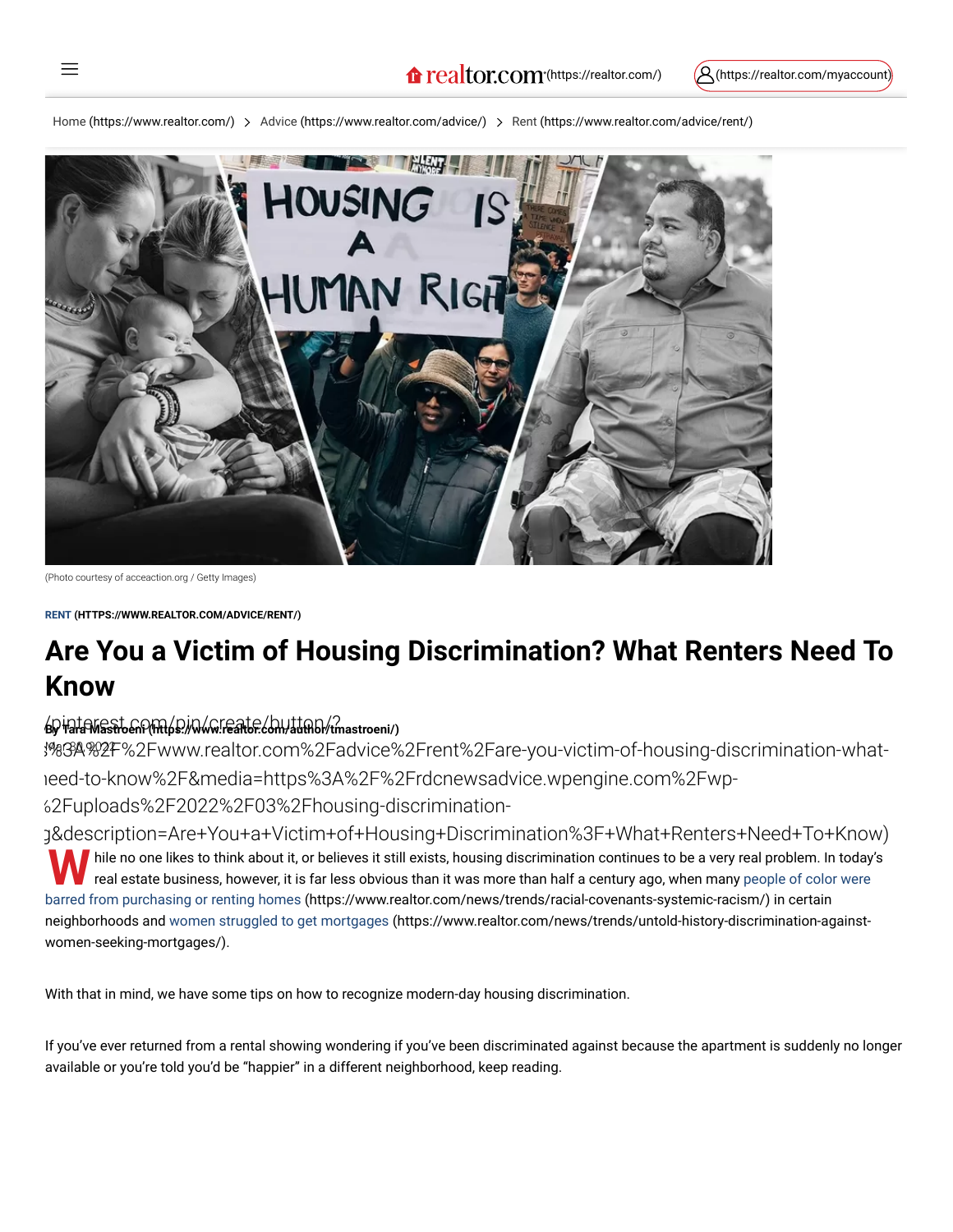For starters, the federal Fair Housing Act barred housing discrimination based on race, color, national origin, religion, sex (gender), familial status, and disability. This applies to all areas of housing, including renting, buying a home, and getting a mortgage. The act, which passed in 1968, with additional classes added through the decades, makes it illegal for a landlord to refuse to rent an apartment to someone because of their skin color, religion, or gender, or if they fall into one of the other protected classes.

Most recently, President **Joe Biden** issued an executive order that clarifies that sexual orientation and gender identity now fall under the definition of "sex."

However, while housing discrimination is illegal against federally protected classes, it doesn't mean that it's no longer happening.

#### **Related articles**

**[TRENDS \(HTTPS://WWW.REALTOR.COM/NEWS/TRENDS/\)](https://www.realtor.com/news/trends/)**

**[How President Biden Plans To End LGBTQ Housing Discrimination](https://www.realtor.com/news/trends/president-biden-housing-discrimination-lgbtq/) (/news/trends/president-biden-housing-discrimination-lgbtq/)**

[\(/news/trends/president](https://www.realtor.com/news/trends/president-biden-housing-discrimination-lgbtq/)bidenhousingdiscriminationlgbtq/)

**[TRENDS \(HTTPS://WWW.REALTOR.COM/NEWS/TRENDS/\)](https://www.realtor.com/news/trends/)**

[\(/news/trends/can-](https://www.realtor.com/news/trends/can-biden-end-racist-housing-discrimination/)**housing-discrimination/) [President Biden Confronts Discrimination in U.S. Housing Policies—](https://www.realtor.com/news/trends/can-biden-end-racist-housing-discrimination/) Will It Make a Difference? (/news/trends/can-biden-end-racist-**

biden-end-

racist-

on-

housing-

discrimination/)

**[TRENDS \(HTTPS://WWW.REALTOR.COM/NEWS/TRENDS/\)](https://www.realtor.com/news/trends/)**

[\(/news/trends/women-](https://www.realtor.com/news/trends/women-on-maternity-leave-denied-mortgages/)**mortgages/)** maternityleavedenied-**[Maternity Leave vs. Mortgage: Some Lenders Claim Women Can't](https://www.realtor.com/news/trends/women-on-maternity-leave-denied-mortgages/) Have Both (/news/trends/women-on-maternity-leave-denied-**

mortgages/)

#### **Racial discrimination is often subtler than you'd expect**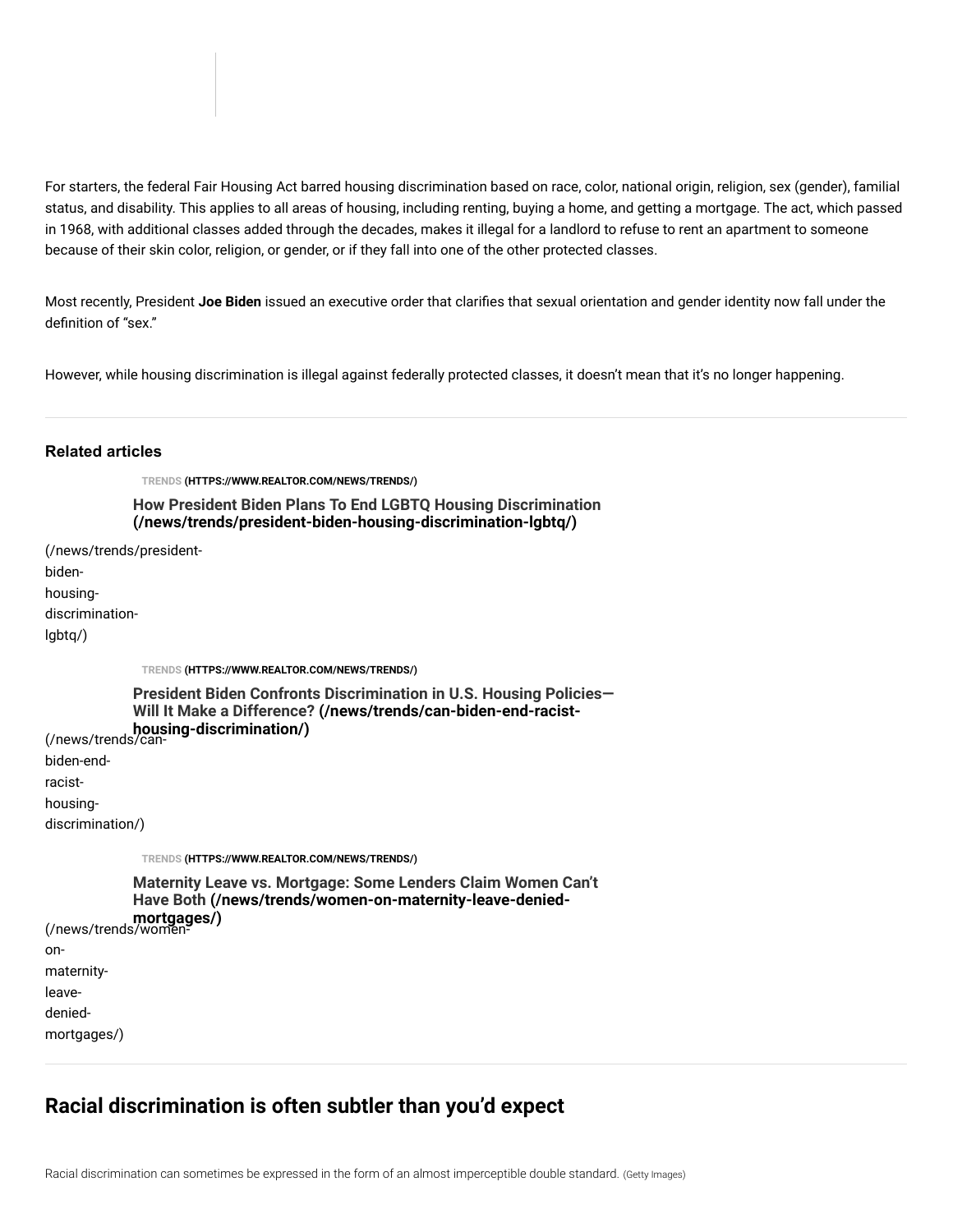When we think about race and housing discrimination, it's easy to picture someone making an over-the-top remark or being overtly racist. However, **Pam Kisch**, executive director of the Fair Housing Center of Southeast & Mid Michigan in Ypsilanti, MI, says such remarks are relatively rare. Instead, the most common forms of racial housing discrimination are often much more subtle and, ultimately, more insidious.

["Racial discrimination \(https://www.realtor.com/news/trends/can-biden-end-racist-housing-discrimination/\)](https://www.realtor.com/news/trends/can-biden-end-racist-housing-discrimination/) usually comes with a smile," she says. "You might hear someone say, 'You know, this is a very white area. You might not be happy here.' But the fact that they are mentioning your race at all makes it discrimination, plain and simple."

That said, she also notes that no comment needs to be made at all for discrimination to take place. In her experience, racial discrimination can sometimes be expressed in the form of an almost imperceptible double standard. This is similar to the unfair treatment that folks might face based on their skin color, national origin, and religion.

For example, a landlord might accept a white tenant with a credit score of 650, while passing over a tenant of color with a higher score.

Alternatively, landlords might tell a tenant of color that a listing has been filled at a time when they in fact are still taking applications from white renters. Or they might simply ghost the prospective tenant, to bring a halt to the application process.

## **The LGBTQ community might not realize that discrimination is illegal**

Before 2021, it was legal in much of the country to deny housing to applicants based on their sexual orientation or gender identity. (Getty Images)

Protections were just added at the federal level for lesbian, gay, bisexual, transgender, and queer individuals [\(https://www.realtor.com/news/trends/president-biden-housing-discrimination-lgbtq/\) shortly after Biden to](https://www.realtor.com/news/trends/president-biden-housing-discrimination-lgbtq/)ok office last year. Before 2021, it was legal in much of the country to deny housing to applicants based on their sexual orientation or gender identity. Only 23 states, plus Washington, DC, and certain other cities, had protections in place that made it possible for members of the LGBTQ community to fight housing discrimination.

These federal protections are relatively recent, which might help explain why people are more hesitant to report instances of discrimination. They might not know of these practices and might not be sure whether help is available.

Still, according to Kisch, when this type of housing discrimination happens, it almost always happens in the same way. Typically, an apartment will be available for viewing until the landlord learns that the potential tenant is LGBTQ. At that point, the landlord will cancel the showing and say the unit is no longer available for rent, or make up some other excuse for why the application cannot proceed.

### **Women and families still suffer housing discrimination**

Some landlords might not want to rent to pregnant women or even families. (Getty Images)

On the other hand, discrimination based on an individual's gender can be more overt. Some of Kisch's female clients have become victims of sexual harassment by male landlords. Alternatively, the landlord might not rent a unit to a single man or woman.

"Sexual harassment doesn't always have to be on-the-nose sexual advances," explains Kisch. "If the landlord shows up at your apartment or your house at all hours of the day and night, saying, 'Oh, I have to fix this drip' or 'I want to make sure that the repair I did last week is holding,' that's likely discrimination, as is using keys to come in without notice."